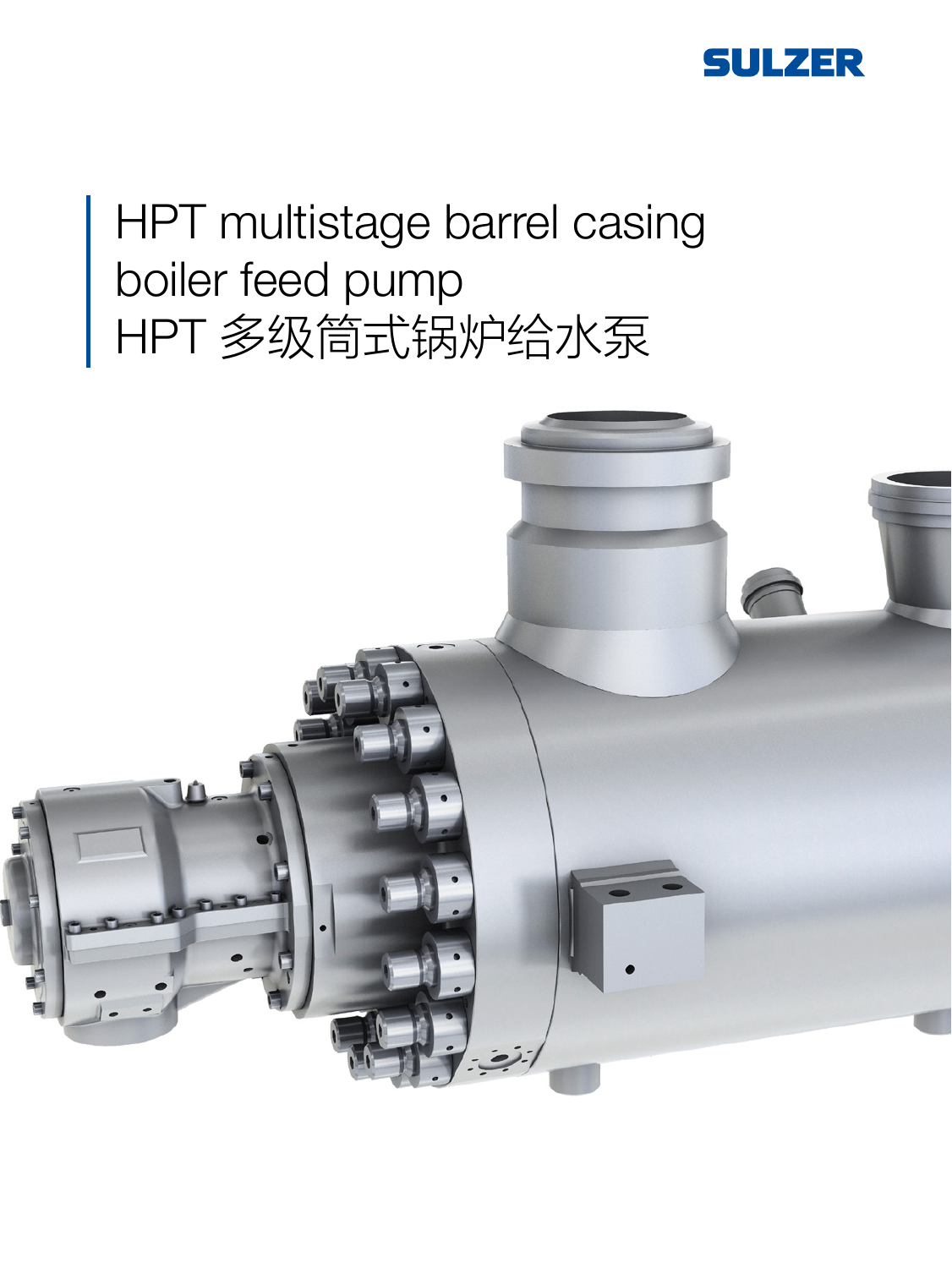## Main industries and applications / 主要应用

HPT radially split barrel-casing pumps are specifically designed for boiler feed applications in thermal power stations. These pumps are optimized to provide high availability and high efficiency operation over an extended period of time, thus reducing operating and maintenance costs. Their robust construction and tolerance of changing conditions make them particularly suitable for cyclic operation.



HPT 径向剖分筒式泵是专门为火力发电厂设计的锅炉给水泵,该泵经过最优化设计能够保证在 一定时间内高效可靠地运行,从而降低运行和维护费用。坚固的结构和对工况变化的承受能力 使之特别适用于周期负荷运行。

## Features and benefits / 特征及优点

#### **1** Double casing design

- Maximum safety
- Pipework connections remain undisturbed during disassembly
- Optimized reliability and pump availability
- Provides maximum rigidity and accepts high pipe loads

#### 2 Full cartridge pull-out design

- Rapid changeover
- Increased productivity

#### 3 Optimized hydraulic profiles with precision casting impellers and diffusers

- Ample range of modern hydraulics
- High efficiency not relying on close clearances
- Good rotordynamic behavior

#### 4 Shrunk on rotor design

- Allows for high rotor balancing quality
- Avoids fretting corrosion and minimizes stress concentrations
- Avoids loose parts on shaft during operation and results in lower vibration

#### 双壳体设计

- 保证最大安全性
- 在拆卸过程中不影响管路接口
- 优化泵的可靠性和可用性
- 采用最大化刚性设计,承受高管路载荷

#### 整抽式芯包设计

- 便于快速更换
- 提高生产效率

### 优化水力模型,采用精密铸造叶轮和导叶

- 众多可选的先进水力
- 不依赖较小间隙来保证高效
- 良好的转子动力学性能

#### 转子套装设计

- 保证较高的转子平衡质量
- 避免腐蚀, 最大程度地减小应力集中
- 避免轴上部件运行时松动, 转子振动较小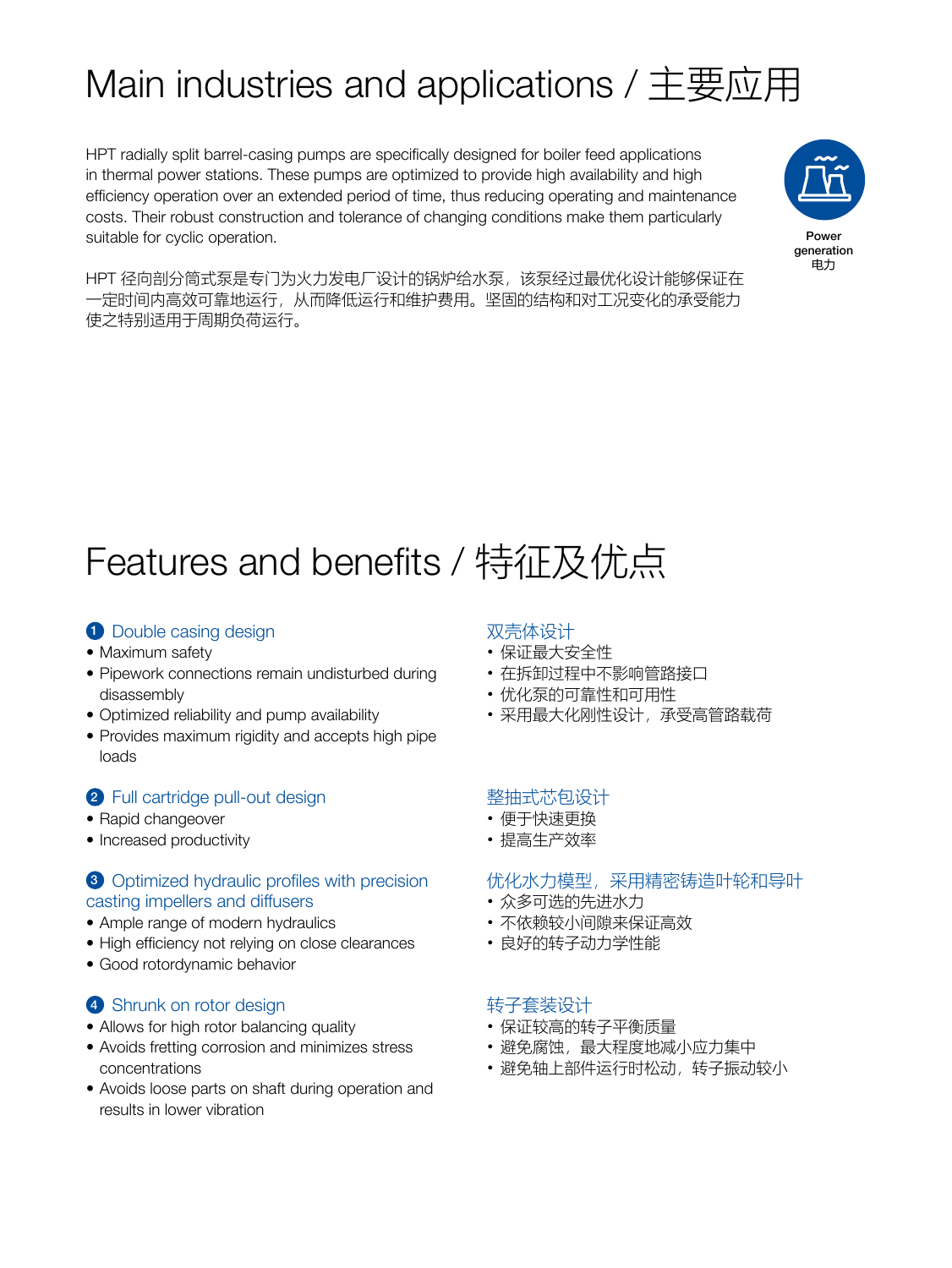#### **5** Pure graphite stationary seal rings

• Highly reliable, well proven sealing concept

### 6 Axial thrust compensation by balancing piston

- Reduced damage risk during transient conditions
- Little reduction on efficiency during long period between overhauls
- Swirl breaks at balancing piston maintain rotor stability even when internal clearances are worn

#### **7** Fully rated double acting tilting pad thrust bearing and multi lobed journal bearings

- Long operating life regardless of the operating mode
- High stiffness and damping at high speeds

#### 8 Bearing housing fixed to pump cartridge through 360°

• Optimized vibrational behavior

#### 纯石墨静密封环

• 高可靠性,良好证明的密封方式

### 通过平衡鼓来进行轴向推力补偿

- 降低瞬态工况下的损伤风险
- 效率在大修期内,长时间运行时略微降低
- 平衡鼓上的消涡孔能够保持转子稳定运行,即使在 内部间隙磨损的情况下依然如此

### 全负荷双侧可倾瓦推力轴承和多油楔径向轴承

- 在任何工作状态下都能保持一个长期的运行寿命
- 维持高速下的高刚度和阻尼

#### 轴承箱与芯包360度全周固定

• 优化振动性能

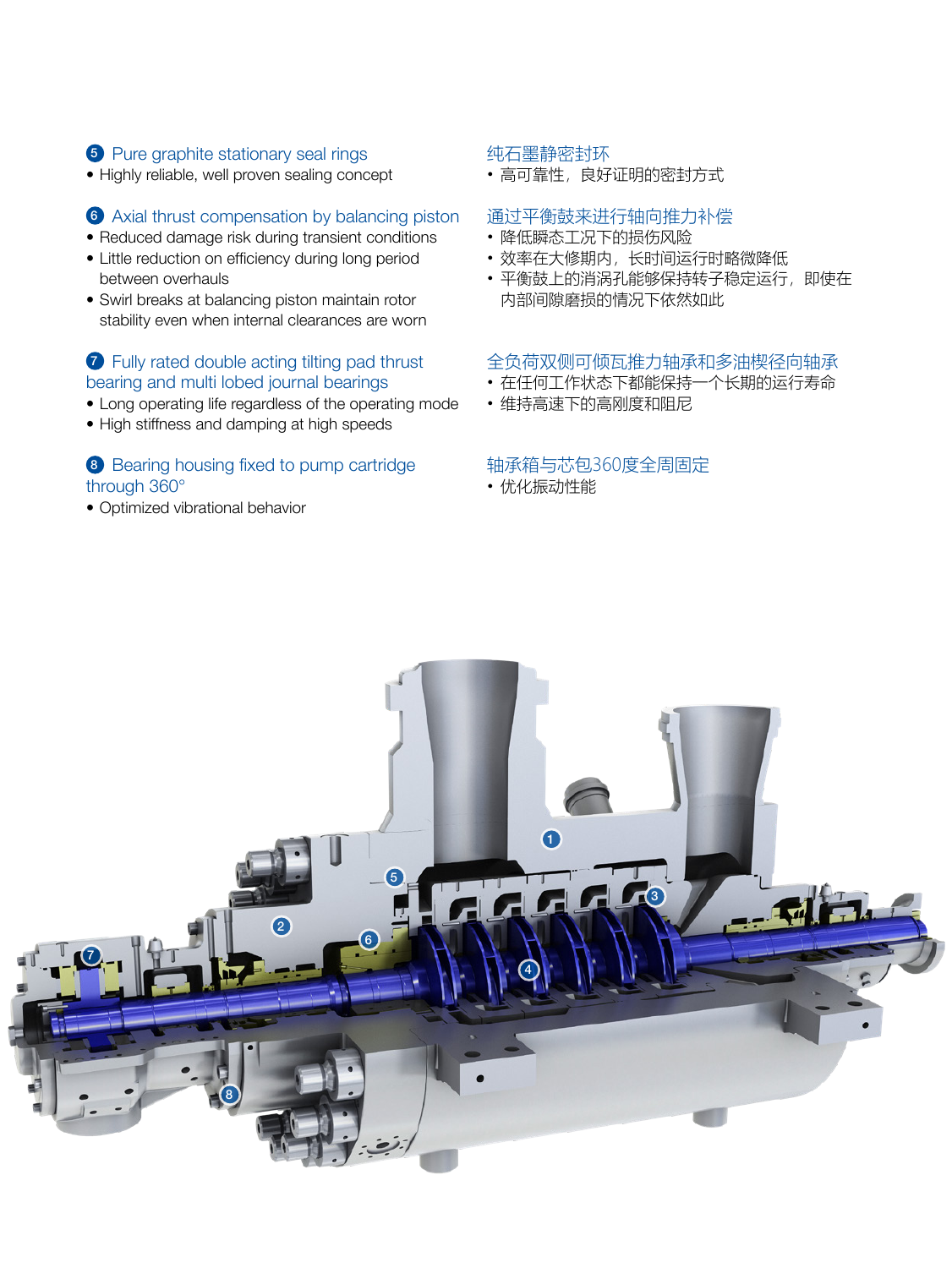# Options / 可选设计

### Shaft seal options / 轴封选项



Cool / 冷 (~60°C) Hot / 热 (~180°C)

单端机械密封 • 最小泄漏量 • 低能量损耗

#### Single mechanical seal

- Minimal leakage
- Low energy consumption

### Cartridge pull-out 芯包抽出



### Optional double ITO 可选双抽头设计



Bleed-off for high suction pressures; without bleed-off for low suction pressures 高吸入压力下的溢流,低吸入压力下无溢流



#### Fixed throttle bushing

- Simple and reliable design
- Less sensitive to dirt

#### 固定节流衬套

- 简单和可靠设计
- 对污物不敏感



### Optional kicker stage 可选增压级

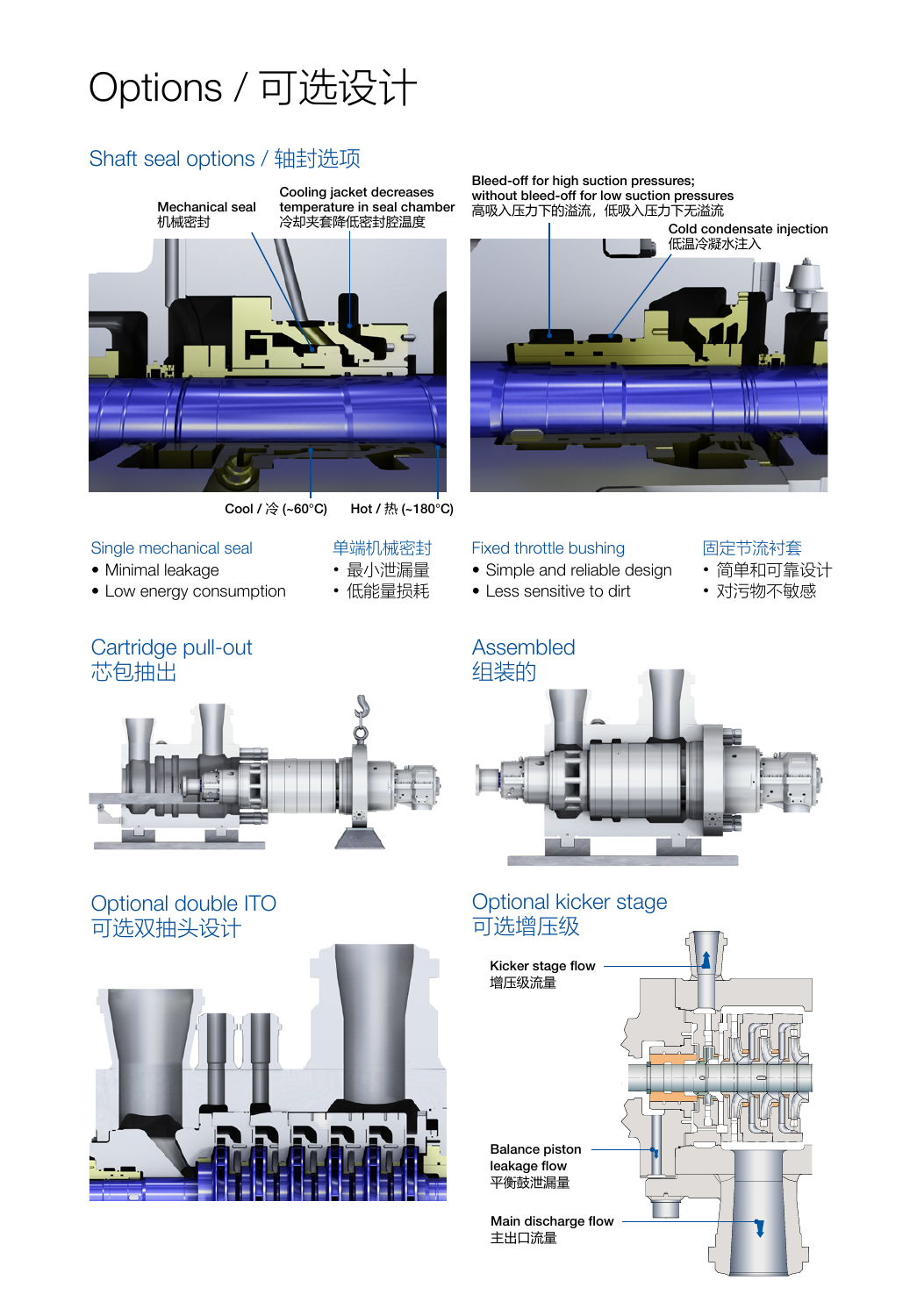## Materials / 材料

| Pump part / 泵部件                                    | Material / 材料                              |
|----------------------------------------------------|--------------------------------------------|
| Barrel casing / 筒体                                 | Forged low alloyed carbon steel / 锻造的低合金碳钢 |
| Impellers, diffusers and stage casings<br>叶轮、导叶和中段 | Chrome steel / 铬钢                          |
| Shaft / 轴                                          | Chrome steel / 铬钢                          |
| Balance piston and sleeve<br>平衡鼓和平衡鼓套              | Chrome steel / 铬钢                          |

# Operating data / 运行数据

|                   | <b>Metric units</b><br>公制单位       | <b>US units</b><br>美国单位 |
|-------------------|-----------------------------------|-------------------------|
| Pump sizes / 泵规格  | 达 / up to 500 mm                  | 达/up to 20 in.          |
| Capacities / 流量   | 达 / up to 4'000 m <sup>3</sup> /h | 达 / up to 17 600 USgpm  |
| Heads / 扬程        | 达 / up to 4'200 m                 | 达 / up to 13'800 ft.    |
| Pressures / 压力    | 达 / up to 545 bar                 | 达 / up to 7'905 psi     |
| Temperatures / 温度 | 达 / up to 220°C                   | 达 / up to 430°F         |

## Performance range / 性能范围